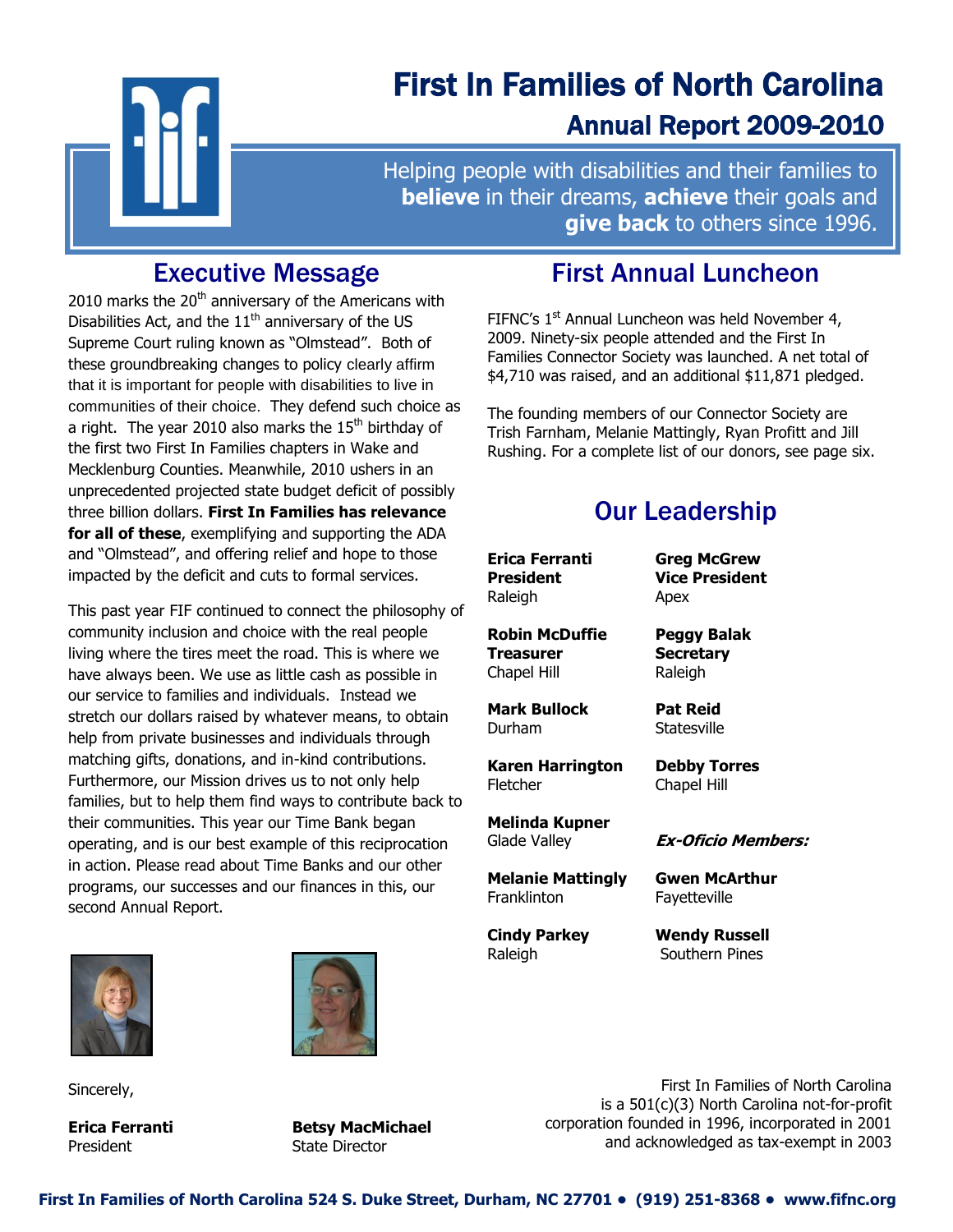# Our Programs

#### Lifetime Connections

Lifetime Connections offers unique supports and future planning services to people with all types of disabilities and their families. We provide an alternative or addition to traditional services, through a comprehensive, membership-based set of services tailored to each individual or family. Core services include personal networks and workshops on wills and estate planning.



The outcome of Lifetime Connections is to provide families with relief and security regarding the future of their loved one, through the knowledge that their family member has a support network in place and they themselves have their legal and financial planning in order. This year, Lifetime Connections grew by six members.

#### Networks In Action

Jamey C.'s goal was to find employment and volunteer activities. With aid from her network, Jamey has two jobs and is preparing for several volunteer opportunities. Now Jamey and her network will focus on social opportunities and seek a class or other resources that will help her build her social skills.

Jane D. and her network member Rebecca (in the photo above) are waiting for a bus to take them to Food Lion where they will purchase a snack for the next day's meeting. A short-term goal of Jane's network is for her to learn to ride the bus in Durham. The long-term goal is for her to be able to travel independently to Charlotte, by Amtrak, to visit her sister Rosa.

#### FIF Chapters

FIFNC manages three local FIF Chapters: FIF of Gaston & Cleveland Counties, FIF of Johnston County and FIF of Wake County. FIFNC also provides extensive technical assistance to all 11 FIF Chapters covering 42 NC counties.

Technical assistance includes training and assessment based upon Core Indicators for chapter health which measure customer leadership, leveraging of resources, and many other criteria for adherence to the FIF model of customer service and best practice family support.

#### A Chapter In Action

Wake FIF received a request for assistance from an Iraqi refugee family. Their story is a sad one of loss of family members and great trauma. All family members are taking English classes, including the child with cognitive delays. First In Families helped with furnishings and rent, and will continue to explore connections this family can make to get settled in their new home.

#### Lifeline Project

Through a combination of private grants and donations, FIFNC assists families in North Carolina counties not served by a local FIF Chapter. In 2009-10, FIFNC received two such grants: The Home Health Foundation of Chapel Hill Endowment Fund of the Triangle Community Foundation awarded funding to assist National Guard & Reserves families in Orange, Chatham & Durham counties; Provident Benevolent Foundation provided funding to assist families in all other areas of the state. FIFNC staff leveraged 44 cents/grant dollar spent and assisted 46 families in 15 counties across the state.

#### Lifeline In Action

Through Lifeline, FIFNC assisted Debby Z. with a wheelchair lift for her car. Debby did her part by finding a discounted lift and



paying for heavier shocks for her car. Once the lift was installed, Debby could travel independently within the community.

#### First In Families Time Bank

First In Families of North Carolina started Time Banking this year as a perfect complement to the core belief that everyone has something of worth to share with others. The FIFNC Time Bank connects community members through a system for sharing skills.

#### Time Bank In Action

Sharon Y. is a volunteer outreach ambassador for the FIFNC Time Bank. In the photo below, she is participating in the yarn exercise at an orientation meeting. Sharon earns Time Dollars as she



volunteers; then, she spends her Time Dollars when Needham takes her trash & recycling to the curb every week. While the two activities are distinct, the Time Bank values each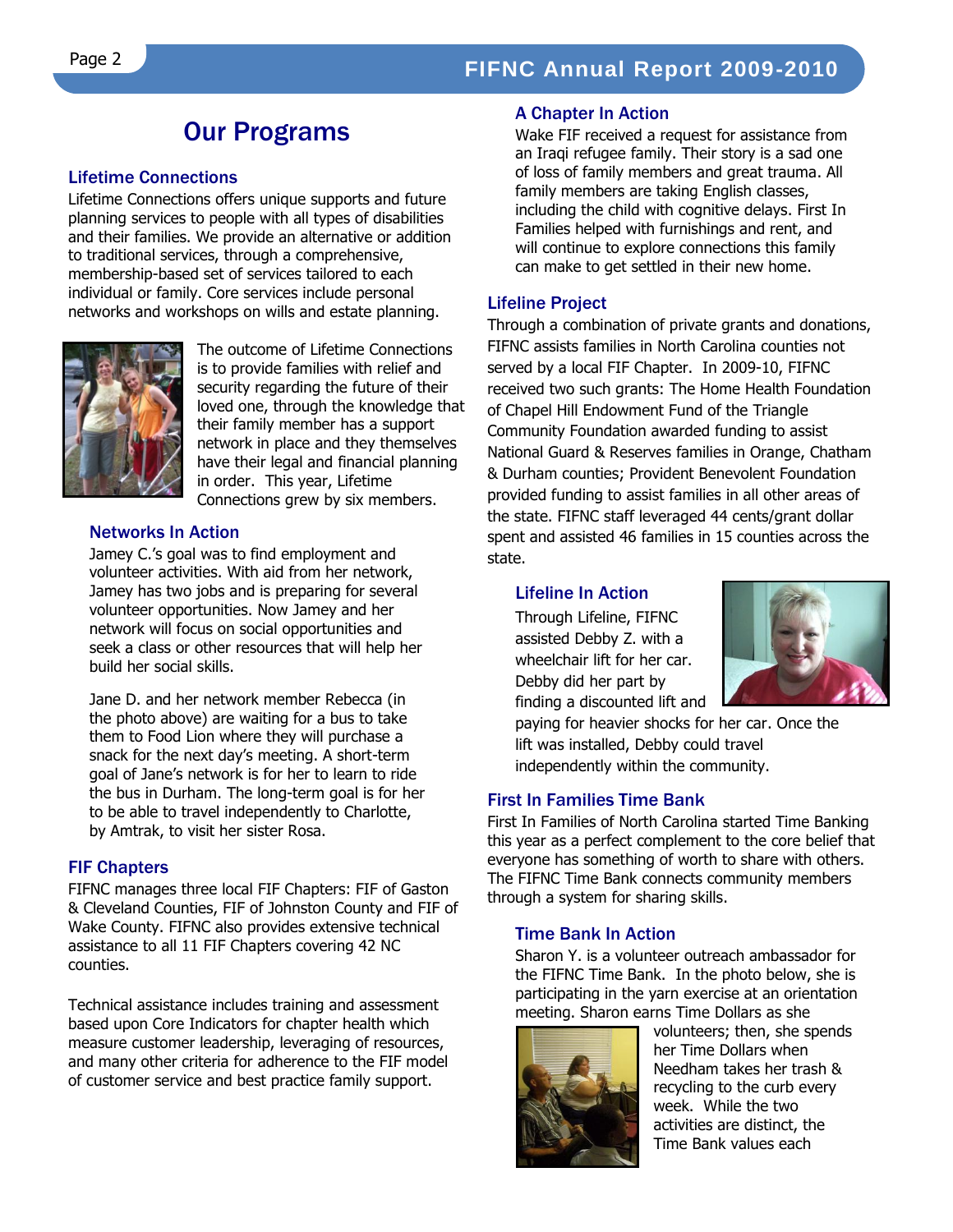# Specifics of Our Services

## **Requests by Category**





FIFNC & the local Chapters served **2,543 families** in **57 counties** in 2009-10, up from 46 counties in 2008-09



## **Individuals by Disability**

# Who We Help

# **FIF Chapters**

Primarily people with developmental disabilities or traumatic brain injury, of any age, in 42 counties

## **Lifetime Connections**

People with any disability, living in the Triangle – Durham, Orange and Wake counties

## **Lifeline Project**

People experiencing a disability who live in Non-Chapter counties

## **FIFNC Time Bank**

People with Developmental Disabilities living in Durham, Orange or Wake Counties – and their neighbors!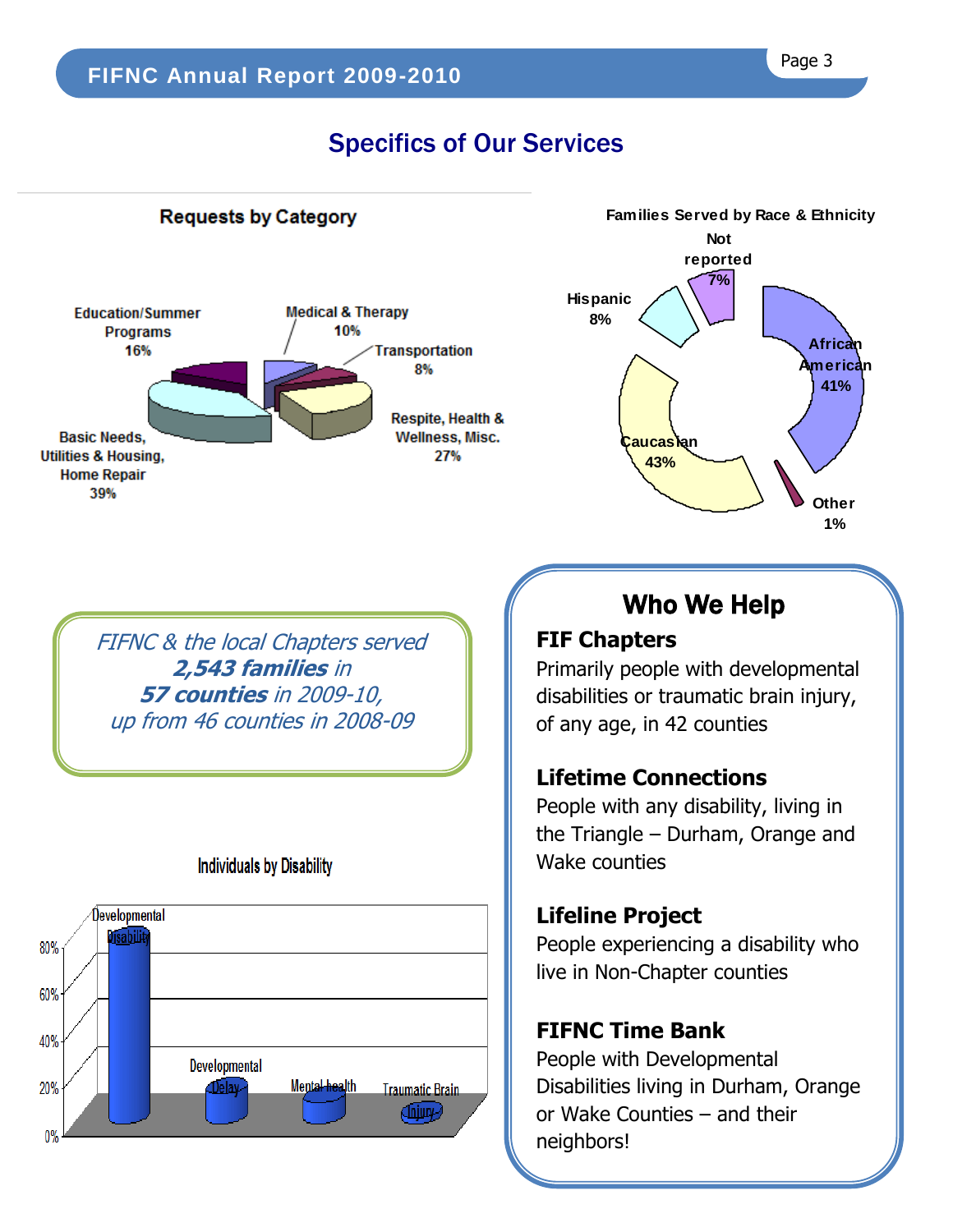# Financial Report

#### Income

During the period July 1, 2009 through June 30, 2010, FIFNC's total revenue was \$354,056. Sources of this income included grants and donations from the following sources:

- The NC Division of Mental Health/Developmental Disabilities/Substance Abuse Services
- The US Health Resources and Service Administration
- Wake County Human Services
- The Durham Center
- Five County LME
- Five private NC based Foundations
- Lifetime members of the Lifetime Connections program
- Numerous individual contributors
- Fundraising Events

Through leveraging the dollars provided by the sources listed above, First In Families of North Carolina was able to stretch each dollar by 26 cents in 2009-2010, generating \$61,413.82 worth of in-kind contributions and business donations.



## Expenses

Total for year: \$303,868

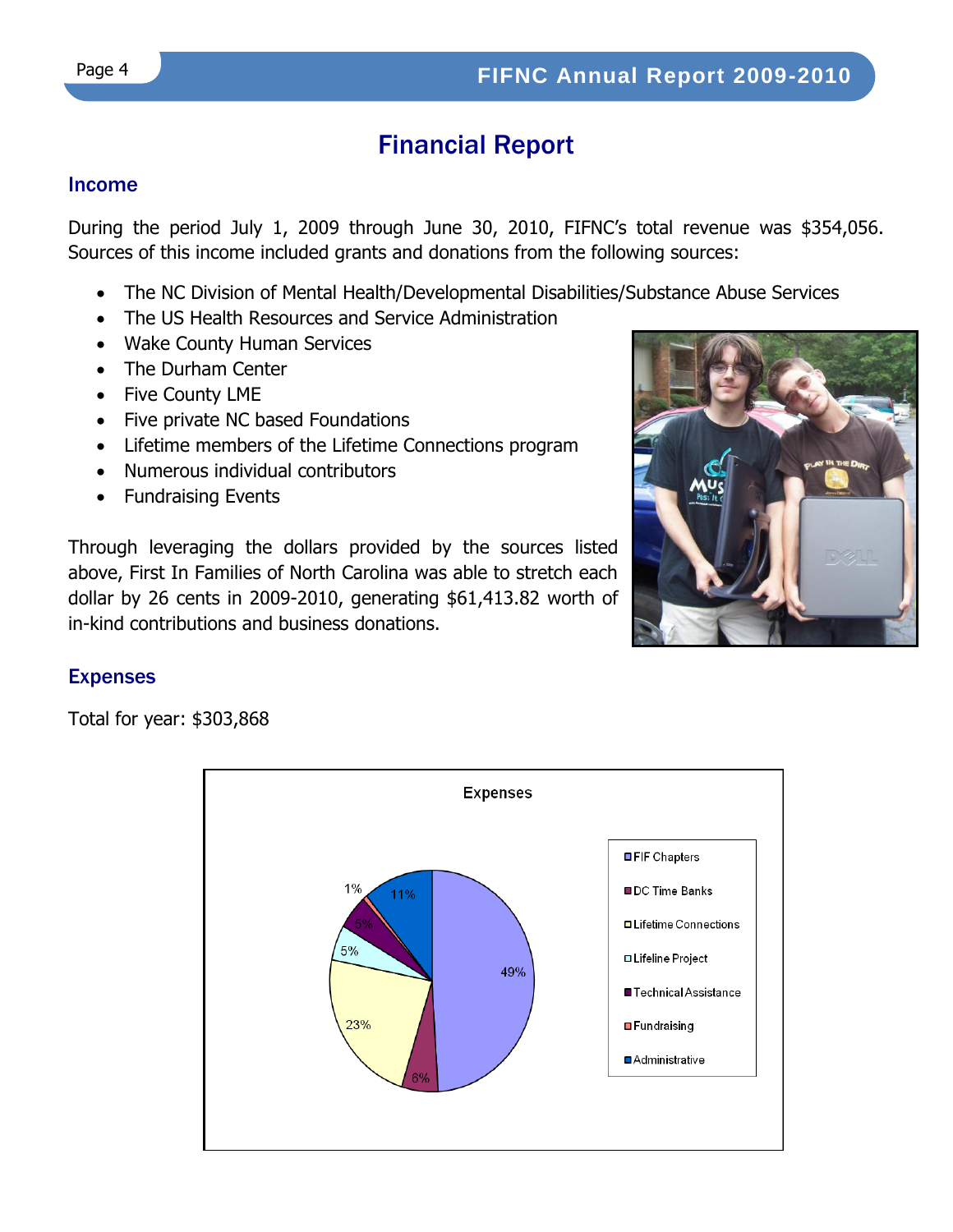## Partnerships: *At the heart of FIFNC's model*

l

## Personal Testimonies from 2009-10:

I want to dedicate my time in helping others. I have a lot of contacts in industry, services and many other things I would love to share.

- Business owner Ryan Profitt, upon joining the Wake FIF Chapter Management team

l, I want to say [the FIF Staff]<br>Ias wonderful, a blessing, She was wonderful, a blessing. She gave me other information to help me as well. Because of her support, care and concern for me and my child, I was able to make it. Thank you. - Single Parent served by Wake FIF

This is an AWESOME course for parents who are planning for the future for their special needs child. I attended this 7 session course last year, and found it invaluable to help in organizing and discussing what I need to do now to secure for [my child's] life after I am gone. - Parent served through

Lifetime Connections

First In Families of Wake County Cornhole Tournament Fundraiser

Please see our website at [www.fifnc.org](http://www.fifnc.org/) to donate to FIFNC, or to find out how you can become involved in our work in North Carolina

## 5 Ways YOU Can Make a Difference!

- 1. Become a Management Team member at a local Chapter or apply to join the FIFNC Board
- 2. Become involved in Lifetime Connections for less than two hours per month – Call us to learn how to join a personal network
- 3. Offer your talents and skills in fundraising, corporate sponsorship help or as a member of our Time Bank
- 4. Let us recycle your old electronics to raise funds for our initiative
- 5. Donate online at [www.fifnc.org](http://www.fifnc.org/) or through [www.iGive.com](http://www.igive.com/)